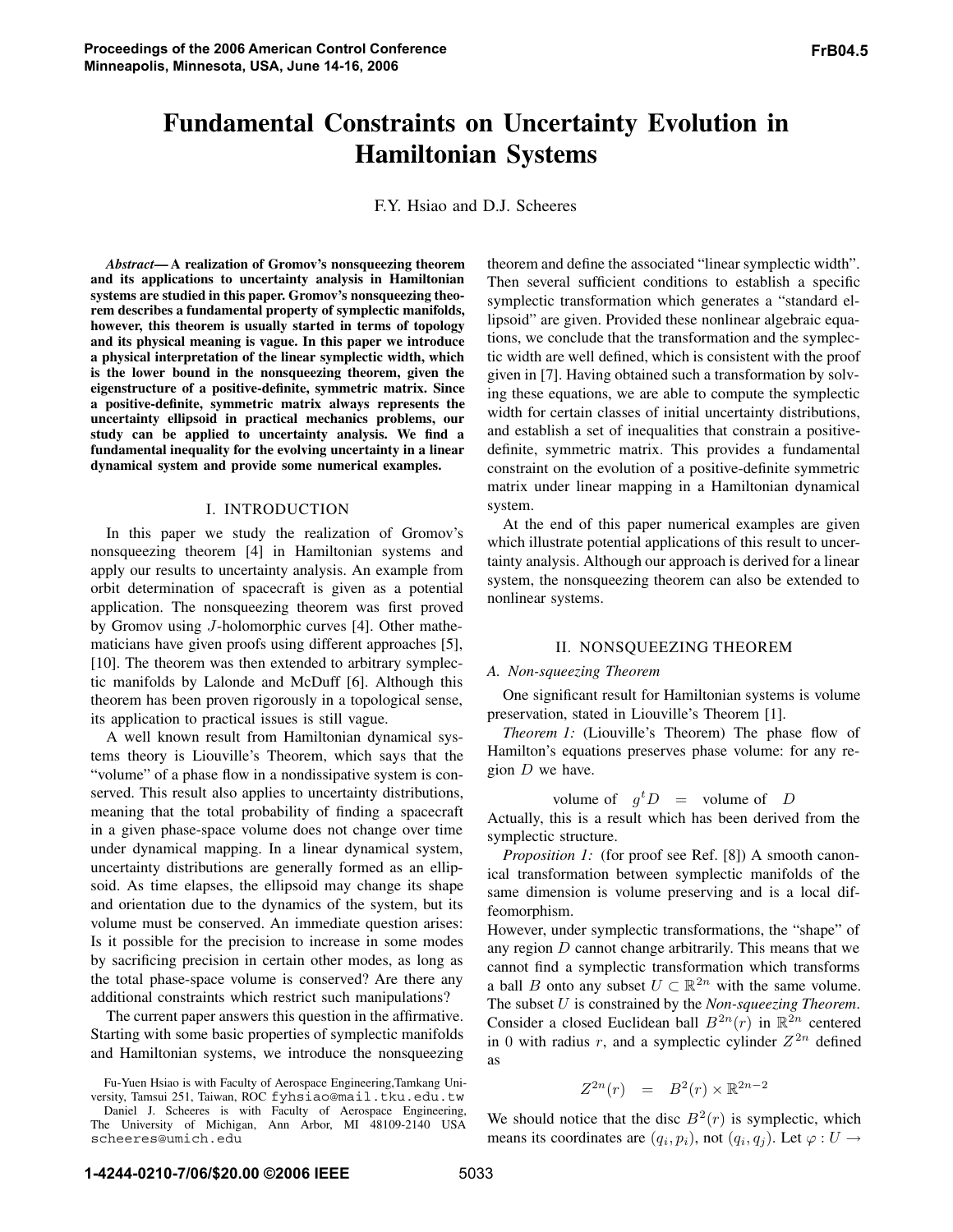V be a symplectic embedding, where  $U, V \subset \mathbb{R}^{2n}$ . Then the nonsqueezing theorem gives a constraint on  $\varphi$  [7]:

*Theorem 2:* (for proof see Ref. [7]) (Non-squeezing Theorem) If there is a symplectic embedding  $B^{2n}(r) \hookrightarrow$  $Z^{2n}(R)$ , then  $r \leq R$ .

A similar result also applies to an "affine symplectomorphism". An affine symplectomorphism of  $\mathbb{R}^{2n}$  is a map  $\psi: \mathbb{R}^{2n} \to \mathbb{R}^{2n}$  of the form

$$
\psi(\mathbf{z}) = \varphi \mathbf{z} + \mathbf{z}_0 \tag{1}
$$

where  $\varphi$  is a symplectomorphism and  $\mathbf{z}_0 \in \mathbb{R}^{2n}$ .

## *B. Symplectic Width and The Standard Ellipse*

In the preceding section, the transformation of a symplectic ball is constrained by the nonsqueezing theorem or the affine nonsqueezing theorem. In practice, we are often interested in general volume distributions. We generalize the concept of  $B^{2n}(r)$  to an arbitrary volume by introducing the "linear symplectic width" [7].

*Definition 1:* The linear symplectic width of an arbitrary subset  $A \subset \mathbb{R}^{2n}$ , denoted as  $w_L(A)$ , is defined as:

$$
w_L(A) = \sup_{r \in \mathbb{R}^+} \{ \pi r^2 | \psi(B^{2n}(r)) \subset A \text{ for some}
$$
  

$$
\psi \in ASp(\mathbb{R}^{2n}) \}
$$
 (2)

where  $ASp(\cdot)$  denotes the group of affine symplectomorphism.

Several properties associated with the linear symplectic width are given in Ref. [7]. From those properties we can see that the symplectic width replaces the role of the symplectic ball in the application of the nonsqueezing theorem to an arbitrary subset in  $\mathbb{R}^{2n}$ .

A specific example for the application of symplectic width is an arbitrary ellipsoid in  $\mathbb{R}^{2n}$ , which can be formulated as:

$$
E = \left\{ \mathbf{w} \in \mathbb{R}^{2n} \mid \sum_{i,j=1}^{2n} a_{ij} w_i w_j \le 1 \right\}
$$
 (3)

According to Ref. [7], this ellipsoid can be symplectically transformed into a "standard ellipsoid",  $E_s(r)$ , for some n-tuple  $r = (r_1, \dots, r_n)$  with  $0 < r_1 \leq \dots \leq r_n$ , where

$$
E_s(r) = \left\{ z \in \mathbb{C}^n \middle| \sum_{i=1}^n \left| \frac{z_i}{r_i} \right|^2 \le 1 \right\} \tag{4}
$$

Moreover, if E has an empty interior, then  $w_L(E)=0$ , otherwise,  $w_L(E) = \pi r_1^2$ .

## III. ESTABLISHING A SYMPLECTIC TRANSFORMATION

From the previous section we know that, given an arbitrary ellipsoid, there exists a linear symplectic transformation that transforms the ellipsoid into a standard ellipsoid in a complex space from which the symplectic width can be computed. In this section, we investigate the practical computation needed to establish this transformation.

### *A. Symplectic Basis*

Before starting, we need to define the term "symplectic basis" for future use.

*Definition 2:* Let  $(V, \omega)$  be a symplectic vector space of dimension  $2n$ . Then there exists a basis  $\vec{\alpha}_1, \cdots, \vec{\alpha}_n, \vec{\beta}_1, \cdots, \vec{\beta}_n$  on V such that  $\omega(\vec{\alpha}_i, \vec{\alpha}_j) = 0$ ,  $\omega(\vec{\beta}_i, \vec{\beta}_j) = 0$ ,  $\omega(\vec{\alpha}_i, \vec{\beta}_j) = \delta_{ij}$ . Such a basis is called a "symplectic basis", or sometimes called an " $\omega$ -standard basis".

Moreover, there exists a linear map  $\psi : \mathbb{R}^{2n} \to V$ which is symplectic, i.e., the 2-form is preserved under the transformation:

$$
\psi^* \omega = \omega_0 \tag{5}
$$

Assume  $(x_1, \dots, x_n, y_1, \dots, y_n)$  are the coordinates of  $z \in$  $\mathbb{R}^{2n}$ . Then we can show that

$$
\psi(\mathbf{z}) = \sum_{i=1}^{n} (x_i \vec{\alpha}_i + y_i \vec{\beta}_i)
$$
\n(6)

satisfies Eq. (5) [7]

## *B. Sufficient Conditions*

Ref. [7] offers a standard way to establish a symplectic transformation but does not provide the details on how to practically compute such a transformation. Detailing the discussion in Ref. [7], we can obtain a set of sufficient conditions which the symplectic transformation must satisfy. Given any ellipsoid  $E$  in Eq. (3), a symplectic transformation, which transforms  $E$  into a standard ellipsoid  $E_s(r)$  in a complex space, can be established by picking a basis  $\vec{\alpha}_1, \dots, \vec{\alpha}_n, \vec{\beta}_1, \dots, \vec{\beta}_n$  which is g-orthogonal and  $\omega$ -standard. Consider the inner product

$$
g(\mathbf{v}, \mathbf{w}) = \sum_{i,j=1}^{2n} a_{ij} v_i w_j \tag{7}
$$

Then  $\vec{\alpha}_i, \vec{\beta}_i, i = 1, \dots, n$  must satisfy the following equations:

$$
g(\vec{\alpha}_i, \vec{\alpha}_i) = g(\vec{\beta}_i, \vec{\beta}_i)
$$
  
= 
$$
\frac{1}{r_i^2}
$$
 (8)

$$
J\vec{\alpha}_i = -k_{1i}\vec{\beta}_i \tag{9}
$$

$$
J\vec{\beta}_i = k_{2i}\vec{\alpha}_i \tag{10}
$$

where  $r_i$  is determined by the inner product  $g(\cdot, \cdot)$ , and  $(k_{1i}, k_{2i})$  are scaling factors. Let  $\xi_i = \tilde{\alpha}_i + j\tilde{\beta}_i \in \mathbb{C}^{2n}$ , and

$$
\bar{\xi}_i^T \xi_j = \delta_{ij} \tag{11}
$$

where  $\tilde{\alpha}_i = m_i \vec{\alpha}_i$  and  $\tilde{\beta}_i = n_i \vec{\beta}_i$ ,  $m_i$  and  $n_i$  are scaling factors. Actually, if a symplectic transformation is established as in Eq. (6), the matrix representation,  $\Psi$ , of  $\psi$ will satisfy

$$
\Psi = [\vec{\alpha}_1, \cdots, \vec{\alpha}_n, \vec{\beta}_1, \cdots, \vec{\beta}_n]
$$
 (12)

$$
\Psi^T J \Psi = J \tag{13}
$$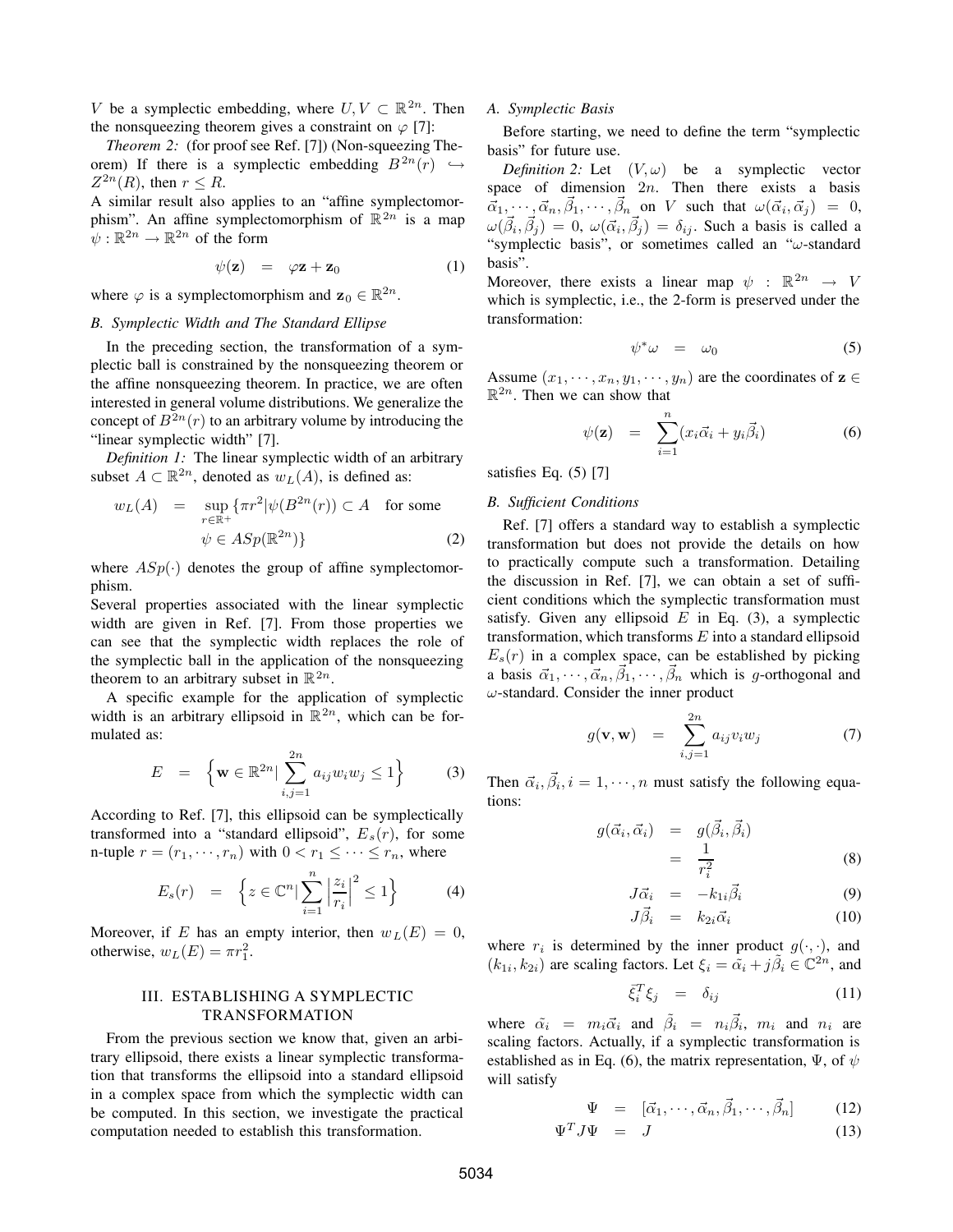where, given the standard bases,

$$
J = \left[ \begin{array}{cc} 0 & I \\ -I & 0 \end{array} \right]
$$

As a result, Eqs.  $(7)$ – $(13)$  are the sufficient conditions needed for establishing a symplectic transformation matrix.

However, we note that Eqs. (9) and (10) are equivalent. Moreover, in the Appendix we prove that Eq. (11) is automatically satisfied if Eqs. (9), (12) and (13) hold. Hence, the sufficient conditions degenerate to Eqs. (8), (9), (12) and (13).

*1) Practical Computation:* We have shown that Eqs. (8), (9), (12) and (13) are the necessary constraints to establish the desired symplectic transformation matrix. In this section we explore the practical computation of every element in the transformation matrix.

First, we write Eq. (7) in the matrix form,

$$
g(\mathbf{v}, \mathbf{w}) = \sum_{i,j=1}^{2n} a_{ij} v_i w_j
$$

$$
= \mathbf{v}^T P^{-1} \mathbf{w}
$$
(14)

where  $P$  is assumed to be a symmetric matrix. Let  $(\lambda_i, \mathbf{u}_i), i = 1, \dots, 2n$  be P's eigenvalues and associated eigenvectors. P can be diagonalized as  $P = V \Lambda_p V^T$ , where

$$
V = [\mathbf{u}_1, \cdots, \mathbf{u}_{2n}]
$$
  
\n
$$
\Lambda_p = \text{diag}(\lambda_1, \cdots, \lambda_{2n})
$$

We should notice that V is orthonormal and the  $\{u_i\}$  span the whole  $\mathbb{R}^{2n}$  space. Assume  $\vec{\alpha}_i = \sum_{j=1}^{2n} a_{ji} \mathbf{u}_j = V \mathbf{a}_i$ , and  $\vec{\beta}_i = \sum_{j=1}^{2n} b_{ji} \mathbf{u}_j = V \mathbf{b}_i$ . Then Eq. (14) can be simplified as  $g(\vec{\alpha}_i, \vec{\alpha}_i) = \mathbf{a}_i^T \Lambda_p^{-1} \mathbf{a}_i$  and  $g(\vec{\beta}_i, \vec{\beta}_i) = \mathbf{b}_i^T \Lambda_p^{-1} \mathbf{b}_i$ .<br>Along with Eq. (8) we obtain the following relation for  $\vec{\alpha}$ . Along with Eq. (8) we obtain the following relation for  $\vec{\alpha}_i$ and  $\beta_i$ :

$$
\sum_{j=1}^{2n} \frac{a_{ji}^2}{\lambda_j} = \sum_{j=1}^{2n} \frac{b_{ji}^2}{\lambda_j}
$$
 (15)

Also, from Eq. (12) we can write the transformation matrix in terms of the eigenvector matrix of  $P$  and the coefficients:  $\Psi = VS$ , where  $S = [\mathbf{a}_1, \dots, \mathbf{a}_n, \mathbf{b}_1, \dots, \mathbf{b}_n].$ 

By substituting  $\Psi^{-1} = -J\Psi^T J$  into  $\Psi = VS$  we obtain

$$
V^T J V = S J S^T \t\t(16)
$$

The third relationship between the  $\vec{\alpha}$ 's and  $\vec{\beta}$ 's is posed by Eq. (9). Given  $\vec{\alpha}_i = (\vec{\alpha}_{1i}^T, \vec{\alpha}_{2i}^T)$ , we conclude that  $J\vec{\alpha}_i =$  $(-\vec{\alpha}_{2i}^T, \vec{\alpha}_{1i}^T)$ . Therefore, the magnitude of  $\vec{\alpha}_i$  equals the magnitude of  $J\vec{\alpha}_i$ . From Eq. (9),  $k_i = |J\vec{\alpha}_i|/|\vec{\beta}_i| = |\vec{\alpha}_i|/|\vec{\beta}_i|f$ . Since  $\vec{\alpha}_i = V \mathbf{a}_i$  and V is orthonormal, which preserves the magnitude of a vector, we obtain  $|\vec{\alpha}_i| = |V\mathbf{a}_i| = |\mathbf{a}_i|$ ,  $|\vec{\beta}_i| = |V \mathbf{b}_i| = |\mathbf{b}_i|$ . Therefore,  $k_i = |\mathbf{a}_i|/|\mathbf{b}_i|$ , and

$$
JVa_i = -\frac{|a_i|}{|\mathbf{b}_i|}Vb_i \t(17)
$$

 $|\mathbf{b}_i|$ <br>Here, we have successfully transformed the sufficient conditions into the computation of coefficients for a symplectic basis, as described in Eqs. (15), (16) and (17). By analyzing the numbers of unknowns and equations, we conclude that there exists a consistent solution. There are  $2n \times 2n = 4n^2$  unknowns for  $a_{ij}$  and  $b_{ij}$ . However, there are *n* equations in Eq. (15),  $n(2n - 1)$  equations in Eq. (16) (because of the skew symmetric properties), and  $2n^2$  equations in Eq. (17). Therefore, in total we have  $n+n(2n-1)+2n^2 = 4n^2$  equations. Since the numbers of unknowns equals the the numbers of equations, a consistent solution is possible. After obtaining the solutions for the sufficient condition, we can determine all the  $r_i$ 's and the linear symplectic width of the system. We note that the above equations are nonlinear.

We do not need to prove the existence of a solution, since this property has been shown using a different approach in Ref. [7]. However, we do need to discuss the uniqueness of solutions. Assume that a set of  $\alpha$ 's and  $\beta$ 's are solutions to Eqs. (8), (9), (12) and (13), and let

$$
J' = \Psi^T J \Psi
$$
  
= 
$$
\begin{bmatrix} J11 & J12 \\ -J21 & J22 \end{bmatrix}
$$
 (18)

Comparing the two sides of Eq. (13), we obtain  $J11 =$  $J22 = 0$ , and  $J12 = J21 = I$ . Moreover, if  $\Psi$  is constructed as in Eq.  $(12)$ , then every element in  $J11$ ,  $J11_{ij}$ , will be  $\vec{a}_i^T J \vec{a}_j$ . Since  $J \vec{a}_i = -k_i \vec{\beta}_i$ , we obtain  $J11_{ij} = -k_j \vec{\alpha}_i^T \vec{\beta}_j$ . Because  $J11 = 0$ , then

$$
\vec{\alpha}_i^T \vec{\beta}_j \equiv 0 \tag{19}
$$

A similar analysis can be applied to  $J12$  to find

$$
\vec{\alpha}_i^T \vec{\alpha}_j = \mu_{ij} \delta_{ij} \tag{20}
$$

$$
\vec{\beta}_i^T \vec{\beta}_j = \nu_{ij} \delta_{ij} \tag{21}
$$

where  $\mu_{ij}$  and  $\nu_{ij}$  are scaling factors.

By inspection we note that Eq.  $(8)$ ,  $(9)$ ,  $(19)$ ,  $(20)$  and (21) are linear, quadratic or quartic equations. This implies that the signature symmetry may apply to solutions. That is, if  $\alpha_{ij}$  is a solution, then  $-\alpha_{ij}$  may also be a solution. Therefore, if  $\Psi$  is a solution for Eqs. (8), (9), (13), then flipping the signs of a column and its corresponding symplectic column or of a row and its corresponding symplectic row are also solutions. In this way, we can note trivially that the solutions to the conditions are not unique.

# IV. APPLICATIONS TO UNCERTAINTY ANALYSIS

Given the position and momentum (**q**, **p**) in a Hamiltonian system, we can define a covariance matrix for the analysis of uncertainty evolution. Let  $X =$  $(q_1, \dots, q_n, p_1, \dots, p_n)$  be the coordinates in the phase space. Assume the system is zero-mean, then the covariance matrix  $P$  can be defined as [9]

$$
P = E[XX^T] \tag{22}
$$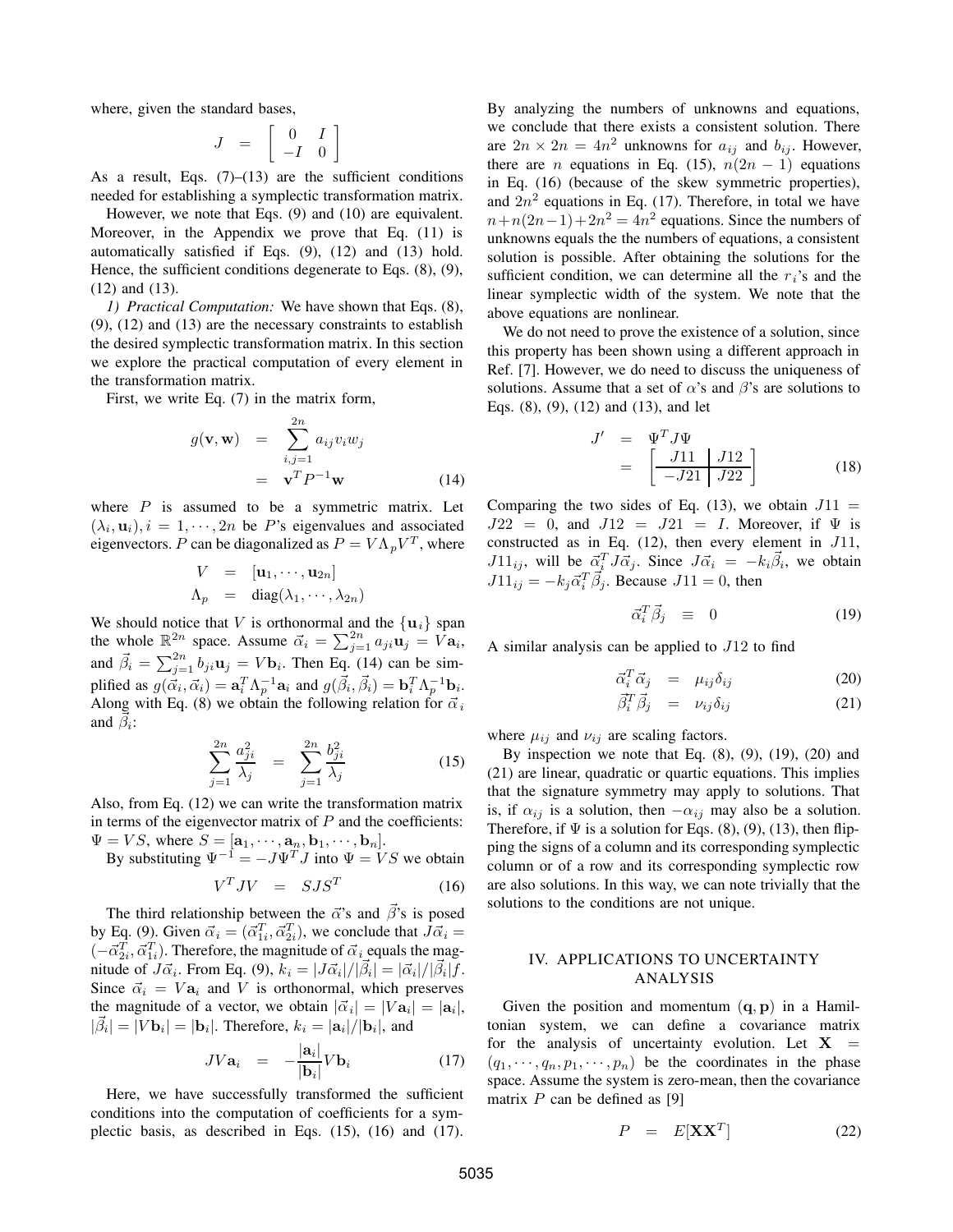where  $P$  is symmetric and positive-definite, and  $E[\cdot]$  denotes the expectation value. The equation defining the uncertainty ellipsoid can be written as

$$
\mathbf{X}^T P^{-1} \mathbf{X} \leq 1 \tag{23}
$$

Sometimes the matrix  $P^{-1}$  is also known as the "information matrix". We should notice that (23) has the same form as (14). Therefore, all the analysis in the preceding section can be applied to the covariance matrix. Since  $P$  is symmetric and positive-definite, we define the eigenvalues of P as  $(\sigma_1^2, \dots, \sigma_{2n}^2)$ . If there are no correlation terms, i.e., all the off-diagonal terms are identically zero, then the  $\sigma$ 's are called the "standard deviation". Moreover, if this is a linear system, i.e.,

$$
\dot{\mathbf{X}} = A(t)\mathbf{X} \n\mathbf{X}(t) = \Phi(t, t_0)\mathbf{X}_0
$$

then the covariance is mapped in time as  $P = \Phi P_0 \Phi^T$ where  $P_0 = E[\mathbf{X}_0 \mathbf{X}_0^T]$ 

# *A. General Result*

The preceding section gives a set of sufficient conditions from which we can establish a symplectic matrix that transforms an arbitrary ellipsoid in real space into a standard ellipsoid in complex space. Although those equations are highly nonlinear, we may obtain the solutions via analytical or numerical methods. Accordingly, it is reasonable to assume that we can obtain the symplectic width of an arbitrary ellipsoid and make use of it. Having obtained the symplectic width, we can derive a fundamental inequality by application of Gromov's theorem to the evolution of uncertainty ellipsoids in a linear system. This inequality constrains the projected area of uncertainty in all symplectic pairs of the dynamical distribution, defining a minimum area. This holds not only for a dynamically mapped trajectory, but for any canonical transformation of the initial distribution.

Consider a symmetric,  $2n \times 2n$  matrix P arranged as:

$$
P = \begin{bmatrix} P_{11} & \cdots & P_{1n} \\ \vdots & \ddots & \vdots \\ \hline P_{n1} & \cdots & P_{nn} \end{bmatrix}
$$
 (24)

where  $P_{ij}$  is a 2 × 2 sub-matrix of the specific form:

$$
P_{ij} = \begin{bmatrix} P_{q_i,q_j} & P_{q_i,p_j} \\ P_{p_i,q_j} & P_{p_i,p_j} \end{bmatrix}
$$
 (25)

where  $P_{q_i,q_j} = E[q_i q_j^T]$  etc. Then, the following theorem can be obtained.

*Theorem 3:* Assume  $P_0$  is symmetric and arranged as (24) and (25) at  $t = t_0$ . Let  $\Phi(t, t_0)$  be an arbitrary linear symplectic transformation, and

$$
P(t) = \Phi(t, t_0) P_0 \Phi^T(t, t_0)
$$
 (26)

Then, the following inequality holds:

$$
|P_{ii}(t)| \geq \left(\frac{w_L(P_0)}{\pi}\right)^2 \quad \forall i = 1 \cdots n \qquad (27)
$$

where  $w_L(P_0)$  is the linear symplectic width of  $P_0$  defined previously.

## **Proof**

If  $P_0$  is a symmetric matrix in  $\mathbb{R}^{2n}$ , there exists a corresponding ellipsoid which can be expressed as:

$$
\mathbf{X}^T P_0^{-1} \mathbf{X} \leq 1 \tag{28}
$$

According to our derivation, there exists a symplectic transformation,  $\Psi$ , which transforms  $P_0$  into a standard ellipsoid, Es, from which we can define the linear symplectic width,  $w_L(P_0)$ . According to the nonsqueezing theorem, among all the possible symplectic transformations of a symplectic disk formed by  $(q_i, p_i)$ ,  $w_L(P_0)$  is the smallest area it may reach.

Let  $X = (\mathbf{x}_1, \dots, \mathbf{x}_n)$ , where  $\mathbf{x}_i = (q_i, p_i)$ . Then the equation of the ith symplectic disc would be

$$
\mathbf{x}_i^T (P_{ii})^{-1} \mathbf{x}_i \leq 1 \tag{29}
$$

We should notice that  $P_{ii}$  is also symmetric. As a result, the physical shape of the symplectic disc is an ellipse and the area,  $A_i$ , of the symplectic disc is

$$
A_i = \pi \sigma_{i1} \sigma_{i2}
$$
  
=  $\pi \sqrt{|P_{ii}|}$  (30)

where  $\sigma_{i1}^2, \sigma_{i2}^2$  are the eigenvalues of  $P_{ii}$ . Since  $P(t)$ is an ellipsoid under arbitrary symplectic transformation, according to the nonsqueezing theorem and (30),

$$
\pi \sqrt{|P_{ii}(t)|} \geq w_L(P_0)
$$

or,

$$
|P_{ii}(t)| \geq \left(\frac{w_L(P_0)}{\pi}\right)^2 \tag{31}
$$

### *B. Specific Orientations to Compute The Symplectic Width*

Having shown the importance of the symplectic width in the evolution of an uncertainty ellipsoid, it remains to compute the symplectic width for a given ellipsoid. Equations  $(15)$ ,  $(16)$  and  $(17)$  are the only equations we need to solve. However, they are highly nonlinear, and it is difficult to obtain a general analytical solution. In the current paper, we present two special cases where the symplectic width can be found analytically.

*1) Standard Ellipsoid in Real Space::* First of all, we consider that  $P$  is a diagonal matrix, that is, there are no correlation terms. In geometry, this means that all the principle axes of the uncertainty ellipsoid lie along the standard bases, i.e.,  $V = I$ .

*Proposition 2:* In a system where the coordinates are uncorrelated, the symplectic width is simply the smallest elliptical area defined by the product of the standard deviations associated with each symplectic pair  $(q_i, p_i)$ .

# **Proof**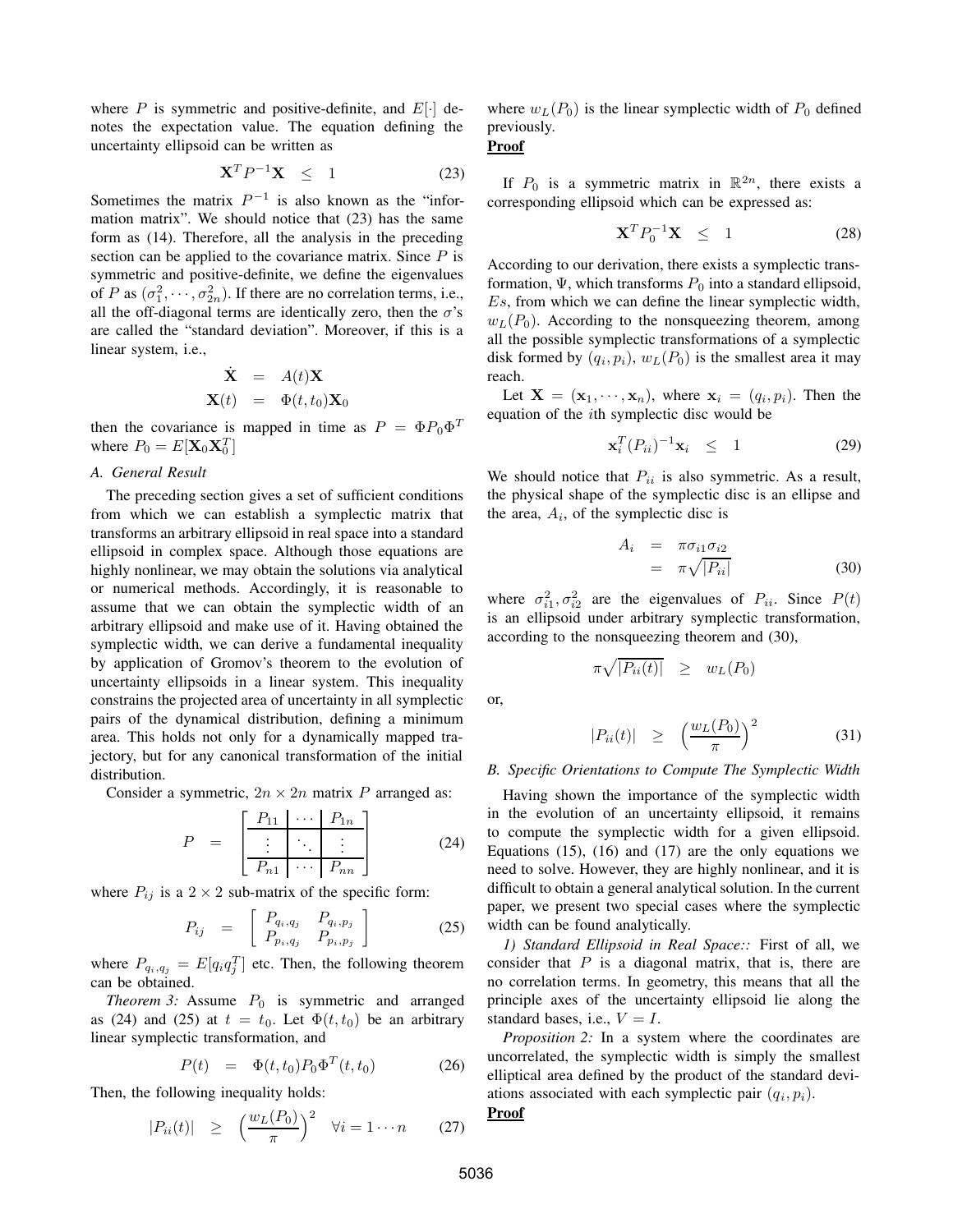Given  $V = I$  for an uncorrelated system, (15), (16) and (17) can be re-expressed as

$$
\sum_{j=1}^{2n} \frac{a_{ji}^2}{\sigma_j^2} = \sum_{j=1}^{2n} \frac{b_{ji}^2}{\sigma_j^2}
$$
 (32)

$$
SJS^T = J \tag{33}
$$

$$
J\mathbf{a}_i = -\frac{|\mathbf{a}_i|}{|\mathbf{b}_i|}\mathbf{b}_i \tag{34}
$$

Going through the computation, we find that the offdiagonal terms of S must be zero, and the diagonal terms satisfy the following relations:

$$
a_{ii}b_{i+n,i} = 1 \tag{35}
$$

$$
\frac{a_{ii}^2}{\sigma_i^2} = \frac{b_{i+n,i}^2}{\sigma_{i+n}^2}
$$
 (36)

where  $i = 1, \dots, n$ . Solving the above equations for  $\alpha_i$  and  $\beta_i$  we obtain

$$
r_i = \sqrt{\frac{1}{g(\vec{\alpha}_i, \vec{\alpha}_i)}}
$$
  
=  $\sqrt{\sigma_i \sigma_{i+n}}$  (37)

Therefore, the linear symplectic width is

$$
w_L(E_P) = \min\{\pi r_i^2 | i = 1, \cdots, n\}
$$
  
=  $\min\{\pi \sigma_i \sigma_{i+n} | i = 1, \cdots, n\}$  (38)

*2) Special Orientation – Symplectic Eigenstructure::* Now we consider a covariance matrix whose eigenvector matrix is both orthonormal and symplectic. It means that the eigenvector matrix must have a structure as follows:

$$
V = \left[ \begin{array}{c|c} V_{11} & -V_{21} \\ \hline V_{21} & V_{11} \end{array} \right]
$$

and  $V^T V = I$ . Then a simple conclusion about linear symplectic width can be obtained.

*Proposition 3:* In a system where the eigenvector matrix of a covariance matrix is both orthonormal and symplectic, the symplectic width is the smallest elliptical area among those defined by the products of symplectic eigenvalues, where the symplectic pair relationship are determined by the relation  $\mathbf{u}_{i+n} = J\mathbf{u}_i$ , where  $\mathbf{u}_i$  is an eigenvector of a covariance matrix P.

## **Proof**

Given  $V$  symplectic, we can show that Eqs. (16) and (17) also have the same format as Eqs.  $(33) - (34)$ . As a result, we conclude that the linear symplectic width is

$$
w_L(E_P) = \min\{\pi r_i^2 | i = 1, \cdots, n\}
$$
  
=  $\min\{\pi \sigma_i \sigma_{i+n} | i = 1, \cdots, n\}$  (39)

This result implies that we define symplectic pairs "along the principle axes", instead of considering the physical symplectic pairs,  $(q_i, p_i)$ . Actually, we can view an uncorrelated system as a special case of this example, where the symplectic pairs happen to agree with the physical symplectic pairs  $(q_i, p_i)$ .

# V. NUMERICAL EXAMPLES AND IMPLICATIONS

Here we consider the two body problem from astrodynamics. The equations of motion are described by Newton's Law of Gravity:

$$
\ddot{\mathbf{r}} = -\frac{\mu}{|\mathbf{r}|^3} \mathbf{r} \tag{40}
$$

Going through linearization we obtain the equations for the relative motion about a nominal orbit is

$$
\delta \ddot{\mathbf{r}} = -\frac{\mu}{|\mathbf{r}|^3} (I - 3\hat{\mathbf{r}} \hat{\mathbf{r}}^T) \cdot \delta \mathbf{r}
$$
  
=  $\mathbb{V}(t) \delta \mathbf{r}$  (41)

where  $\delta \mathbf{r} = (x, y)$  and their corresponding momenta are  $(\dot{x}, \dot{y})$ . We note that  $\mathbb{V}(t)$  is symmetric and time varying. Let  $X = (x, y, \dot{x}, \dot{y})$ . Equation (41) can be re-expressed as  $\dot{X} =$  $A(t)$ **X** and we claim that this is a Hamiltonian system since the dynamics matrix  $A(t)$  satisfies the symplectic property:

$$
A^T(t)J + JA(t) = 0
$$

Thus, our preceding derivations are applicable to this system.

Consider an initial covariance matrix  $P_0$ :

$$
P_0 = \text{diag}(\sigma_x^2, \sigma_y^2, \sigma_x^2, \sigma_y^2) \tag{42}
$$

Then we can compute  $P(t)$  by

$$
P(t) = \Phi(t, t_0) P_0 \Phi^T(t, t_0)
$$

where  $\Phi(t, t_0)$  is the state transition matrix for our linearized system. Arrange  $P(t)$  such that

$$
P(t) = \left[ \begin{array}{c|c} P_{xx} & P_{xy} \\ \hline P_{yx} & P_{yy} \end{array} \right]
$$

Here  $P_{xx}$  denotes the covariance matrix within the x mode,  $P_{yy}$  denotes the covariance matrix within the y mode, and  $P_{xy}$  denotes the correlation matrix between the x and y mode. Then the projections of the uncertainty distribution onto the  $x - \dot{x}$  and  $y - \dot{y}$  planes are defined by

$$
X^{T} (P_{xx})^{-1} (t) X \leq 1 \tag{43}
$$

$$
Y^{T} (P_{yy})^{-1} (t) Y \leq 1 \tag{44}
$$

where  $X = (x, \dot{x})$  and  $Y = (y, \dot{y})$ . From (31) we have the inequalities:

$$
|P_{xx}(t)| \geq c \tag{45}
$$

$$
|P_{yy}(t)| \geq c, \tag{46}
$$

where  $c = \min(\sigma_x^2 \sigma_x^2, \sigma_y^2 \sigma_y^2)$ . The inequality for the projected area in the ith mode can be computed as

$$
\begin{array}{rcl}\n\mathcal{A}_i & \geq & \pi \cdot \min(\sigma_x \sigma_x, \sigma_y \sigma_y) \\
& \geq & \min(\mathcal{A}_{x0}, \mathcal{A}_{y0})\n\end{array} \tag{47}
$$